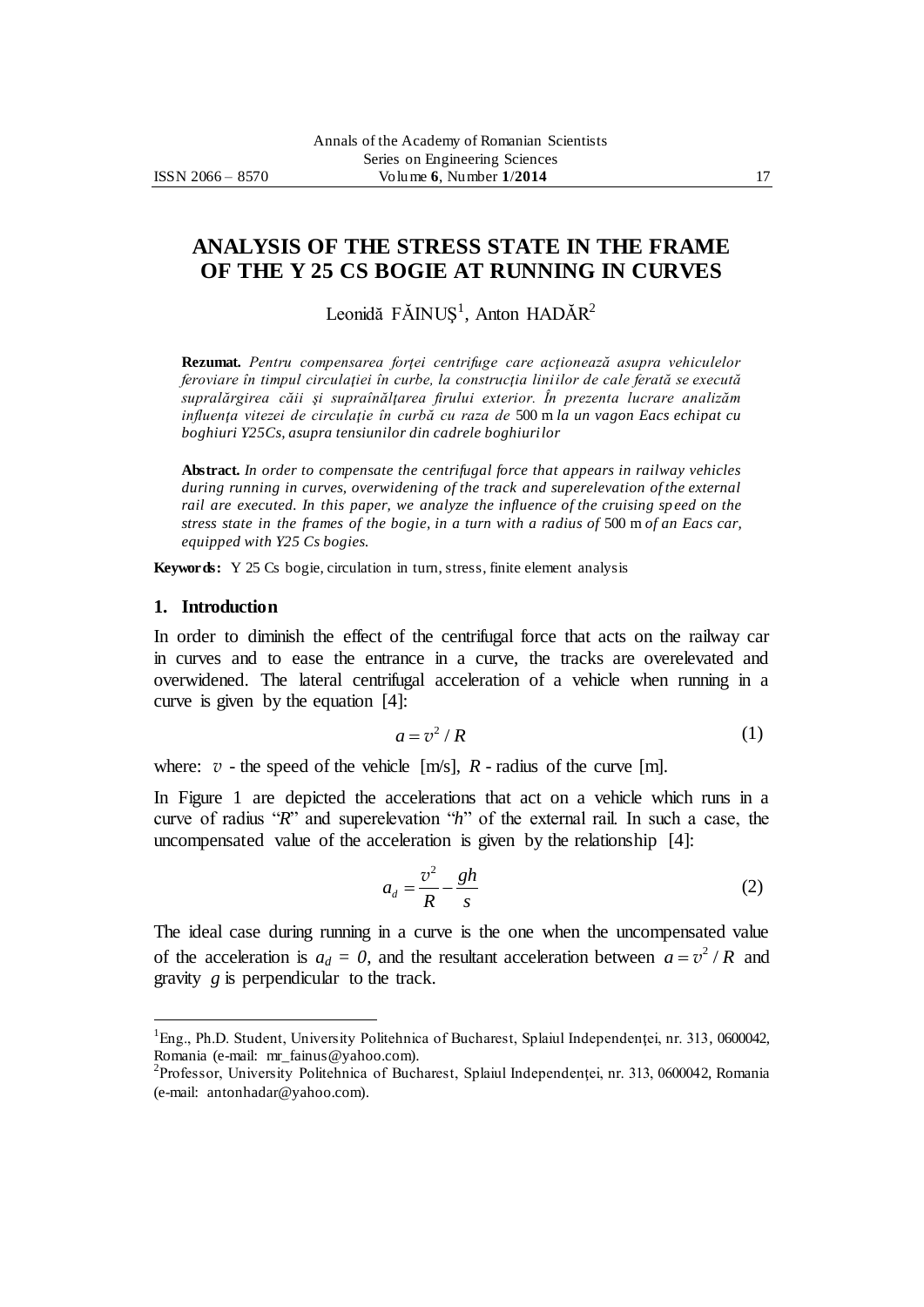

**Fig. 1.** Accelerations in a curve.

From  $(1)$ , the value of the ideal superelevation results as:

$$
h_{id} = \frac{v^2 s}{gR} = \frac{11.8 V^2}{R}
$$
 (3)

where:  $v$  - speed of running  $[m/s]$ ,  $V$  - speed of running  $[km/h]$ ;  $R$  - radius of the curve [m],  $g = 9.81$  m/s<sup>2</sup> is gravity,  $h$  - superelevation [mm],  $s = 1500$  mm distance between the rails (for tracks with normal track gage). Since both freight cars and passenger cars travel on the railway and they have different maximum speed, two situations may appear in practice: lack of superelevation and excess of superelevation. The lack of superelevation  $h_d$  is given by the difference between the ideal superelevation and the existent superelevation and can be calculated with the formula:

$$
h_d = \frac{v^2 s}{gR} - h = \frac{11.8 V_{\text{max}}^2}{R} - h
$$
 (4)

The uncompensated acceleration when lack of superelevation occurs is:

$$
a_d = \frac{g}{s} h_d \tag{5}
$$

When speed of running is smaller than the maximum speed for which superelevation was calculated, an excess of superelevation appears, whose value is given by:

$$
h_e = h - \frac{11.8 V_{\text{min}}^2}{R}
$$
 (6)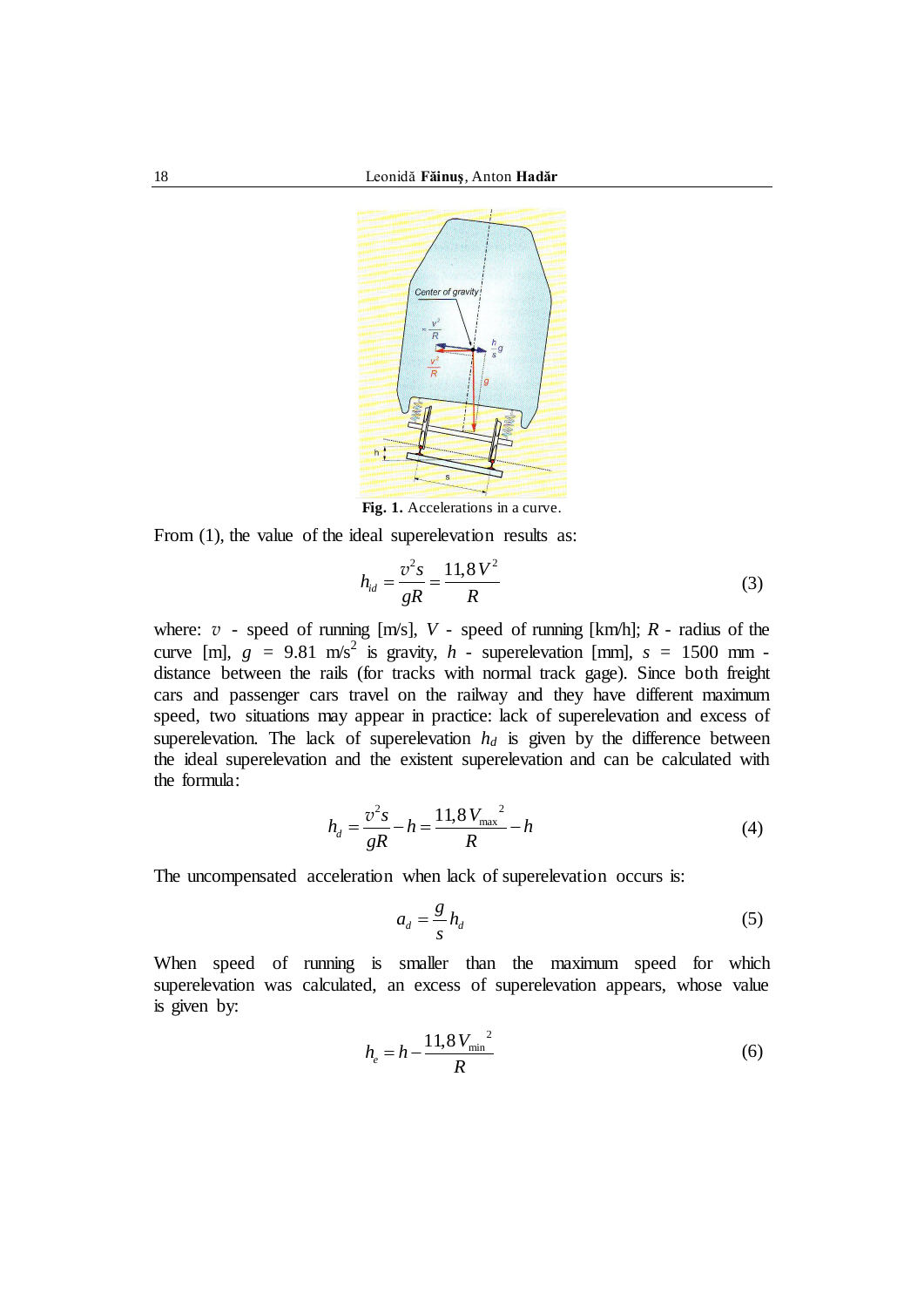During running in curves, apart from the quasi-static accelerations given by the centrifugal force, dynamic accelerations that depend on the quality of the track appear. The variation of the quasi-static and dynamic accelerations at running in curves is shown in Figure 2 [4].



**Fig. 2.** Accelerations in curves.

## **2. Loads acting on the bogie frame**

Several types of loadings can act on different elements of a railway vehicle, depending on the loading state, position of ride and running regime, as follows, [1]:

a) Loadings given by the quota of the weight of the vehicle sub-assemblies, including own weight;

b) Loadings that appear in different exploitation regimes:

- Vertical dynamic loads that appear during running due to the passing of the wheels over irregularities of the rail and oscillation of the vehicles leaning on springs;

- Loadings that appear at running in curves and that stress supplementary the frame of the bogie and of the car. Such loadings are given by the centrifugal force, the force that appears due to the pressure of the wind and reaction forces in the rail;

- Loadings that appear at braking, due to horizontal inertia forces and reaction forces transmitted by the brake system;

- Longitudinal loads that appear at collision between vehicles when maneuvers are performed in order to assembly or disassembly the set of cars or during towing or braking, especially in the case of long and heavy freight cars;

- Service load given by the weight of the transported goods or passengers.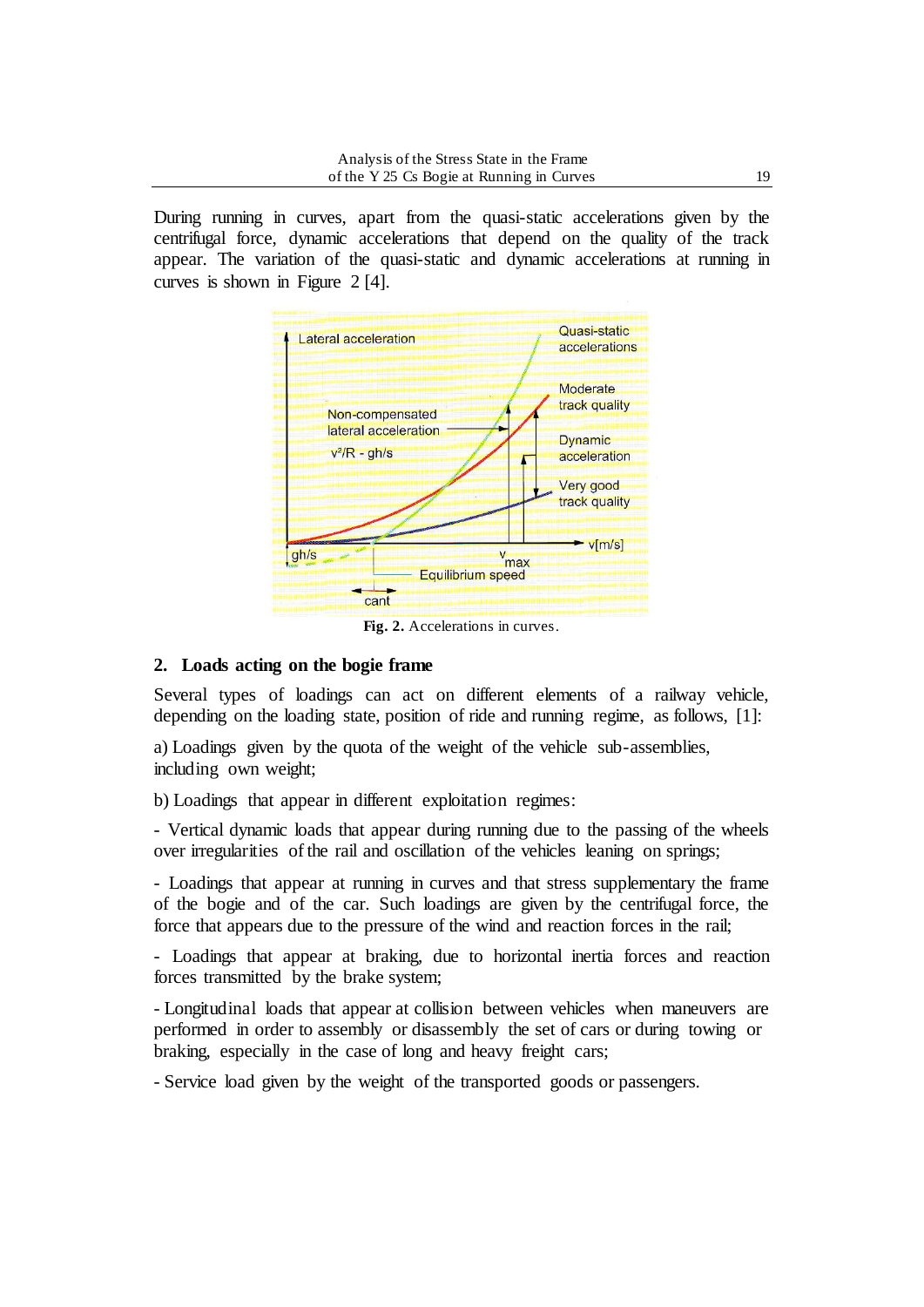#### **2.1. Vertical static loads**

Vertical static loads are transmitted from the frame of the car to the frame of the bogie either through central supports (center bowls) or through central or lateral supports. Static vertical loads from bogies are taken by the axle boxes, axle necks and traversing wheels through the suspension.

In Figure 3 it is shown the transmission of the vertical static load between different elements of a railway car with two bogies, each bogie having two axles. In this figure,  $G_c$  is the weight of the box, including the aggregates mounted on it (for freight cars, this weight is the sum of the own weight of the box  $G_{pc}$  and the service load or charge  $G_u$ ),  $G_b$  - the total weight of a bogie,  $G_o$  - the unsuspended weight of a mounted axle,  $G_{sb}$  - the suspended weight of a bogie,  $n_{ob}$  - the number of axles of a bogie and *2Q* is the static load acting on an axle (the vertical load transmitted by an axle to the rail).



**Fig. 3.** Loads acting on the elements of a railway car.

$$
G_{sb} = G_b - n_{ob} G_o \tag{7}
$$

In order to obtain a uniform repartition of the vertical static load on the axles, the weight of the box should act equally on each bogie. For a two bogie vehicle, the vertical static load transmitted by the box to each bogie is:

$$
P_{sb} = \frac{Gc}{2} \tag{8}
$$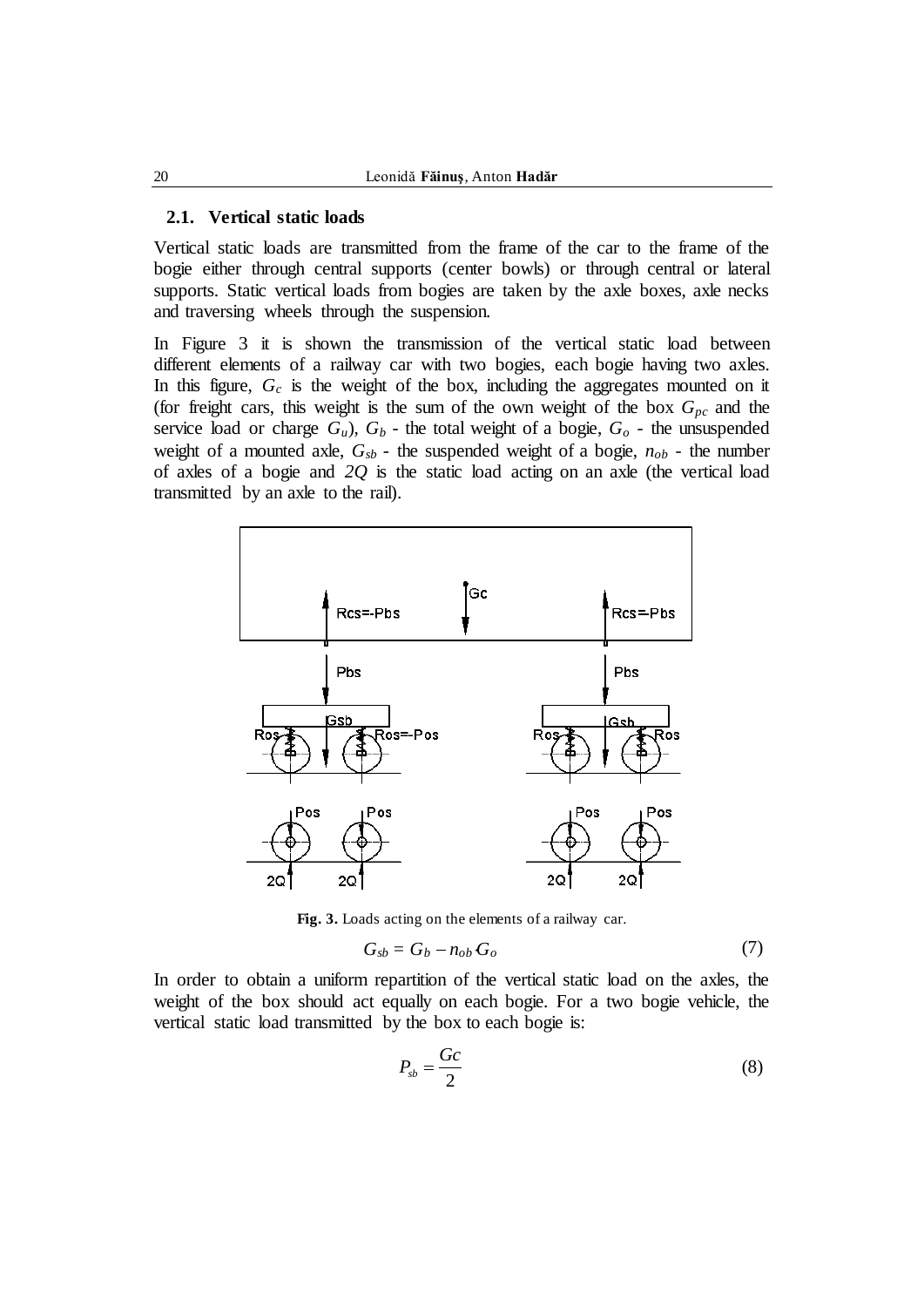Each point of support of the box on the bogie takes a vertical static load equal to:

$$
P_{\text{1bs}} = \frac{P_{\text{bs}}}{n_{\text{rb}}} = \frac{G_c}{2n_{\text{rb}}}
$$
(9)

where  $n_{rb}$  is the number of support points of the box on the vertical direction, on a bogie. The vertical static load taken by an axle mounted on the bogie frame through the axle boxes is:

$$
P_{os} = 2Q - G_o \tag{10}
$$

On each axle neck, acts a load equal to:

$$
P_{1s} = \frac{P_{os}}{2} = \frac{2Q - G_o}{2} \tag{11}
$$

In the points where the vertical loads are transmitted from the bogie frame to the axle, a resultant reaction force on the bogie frame appears, having the value:

$$
R_{os} = -P_{os} \tag{12}
$$

The reaction force on the bogie frame in such a point is:

$$
R_{1s} = \frac{R_{os}}{2n_{ro}} = \frac{2Q - G_o}{2 \cdot 2n_{ro}}
$$
(13)

where  $n_{ro}$  is the number of points through which the vertical load is transmitted from the bogie frame to an axle box.

This number is given by the type of suspension and has usually a value of 1 or 2. The sign minus of the reaction force  $R_{1s}$  in equation (6) shows the sense of action of this force (upward).

#### **2.2. Vertical dynamic loads**

The vertical dynamic loads appear during running of the vehicle due to passing of the wheels over the irregularities of the rail and due to oscillation of the vehicles leaning on springs.

One considers that such loads act in the same areas where the static vertical loads appear. The values of the vertical dynamic loads *Pid* are obtained by multiplication of the vertical static loads  $P_{is}$  with a dynamic vertical coefficient  $k_{vd}$ :

$$
P_{id} = k_{vd} P_{is} \tag{14}
$$

A value  $\beta = 0.3$  of the dynamic vertical coefficient for freight cars is reported in [6], [7]. The vertical dynamic load is considered as statically applied and the stresses yielded by such load are summed with those given by the static load.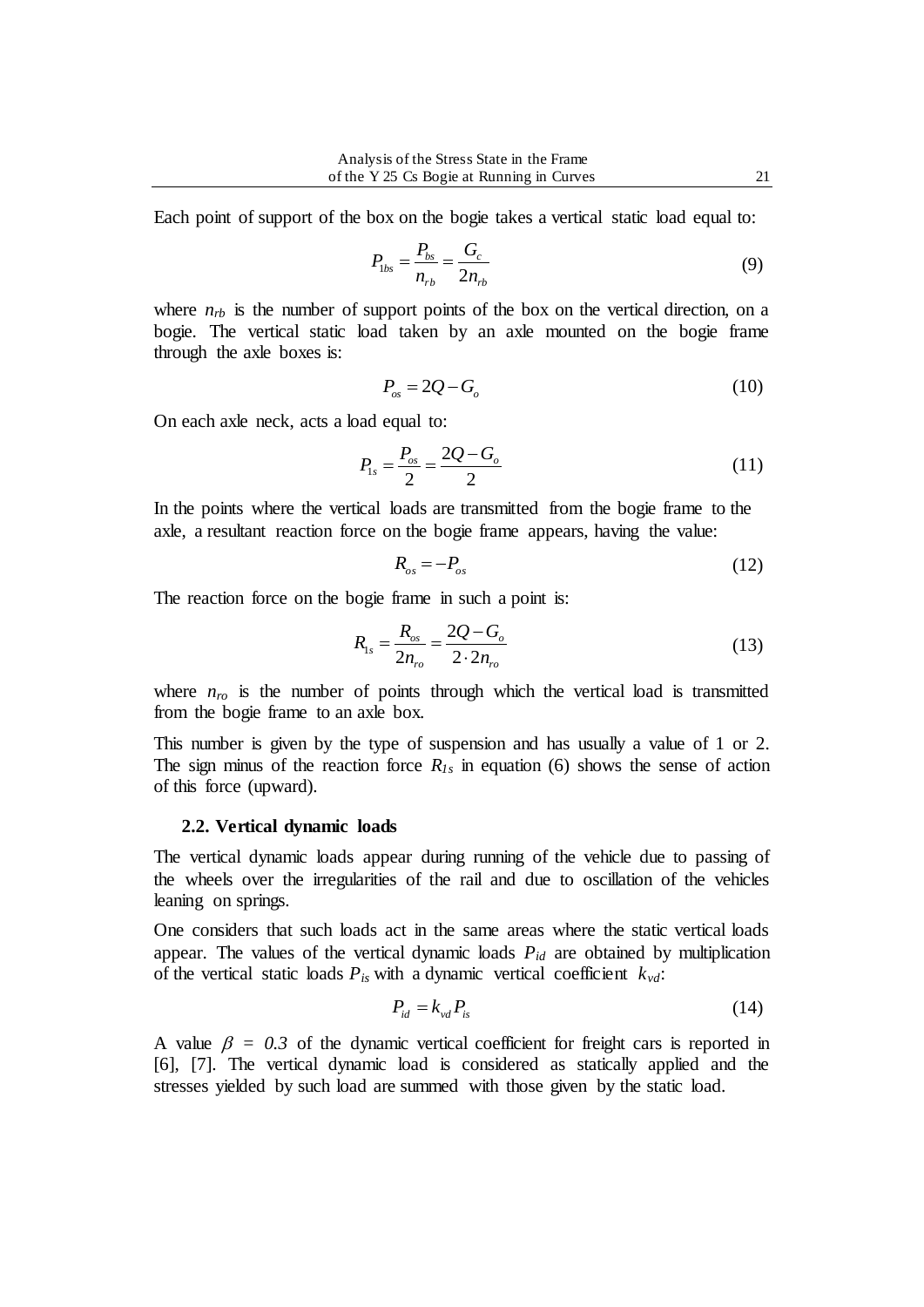#### **2.3. Forces that act at running in curves**

During running of the vehicle in curves, supplementary forces appear, yielding loadings on the box of the vehicle and on the elements of the bogie. Such forces can be divided in the following categories:

- Lateral forces (centrifugal force, force given by the wind and reaction forces of the rail);
- Longitudinal forces (longitudinal components of the friction forces between wheels and rail);
- Vertical forces given by lateral forces.

#### **2.3.1. Lateral forces**

The uncompensated transversal acceleration of the car, taking into consideration the supplementary tilt of the car box given by the suspension, is [2]:

$$
\gamma_t = \left(\frac{V^2}{3.6^2 R} - g \frac{h}{2s}\right)(1+S) \tag{15}
$$

The centrifugal force of the box, unbalanced by the supplementary superelevation of the external rail is:

$$
C_c = G_c \gamma_t \tag{16}
$$

where:  $v$  - maximum speed allowed in a curve of radius  $R_c$ ;  $h$  - overelevation of the external rail; *G<sup>c</sup>* - mass of the box; *S* - slenderness coefficient; 2*s* - distance between the planes of the rolling circles of a mounted axle. A value  $\alpha = 0.2$  is given in [6], [7] for a distance  $2b_r = 1700$  mm between side bearings. The centrifugal force  $C_c$  is applied in the centroid of the box, at a height  $h_c$  from the rolling surface of the rail. The force given by the pressure of the wind  $H_{c}$ <sup>*v*</sup>, acting on the box is:

$$
H_{cv} = S_c w \tag{17}
$$

where:  $S_c$  - lateral area of the box  $[m^2]$ ,  $w$  - specific pressure of the wind, taken as  $w = 50$  daN/m<sup>2</sup> [1], [2]. This force is applied in the center of the lateral wall of the box, at a height  $h_{c}$ <sup>*v*</sup> from the rolling surface of the rail. The force  $H_{b}$ <sup>*v*</sup> given by the pressure of the wind and acting on the bogie frame can be calculated as:

$$
H_{bv} = S_b w \tag{18}
$$

where:  $S_b$  - lateral area of the bogie  $[m^2]$ ; *w* - specific pressure of the wind. In strength calculations of the railway vehicle, the composed action of the centrifugal force and wind force is considered for the most unfavorable situation, that is when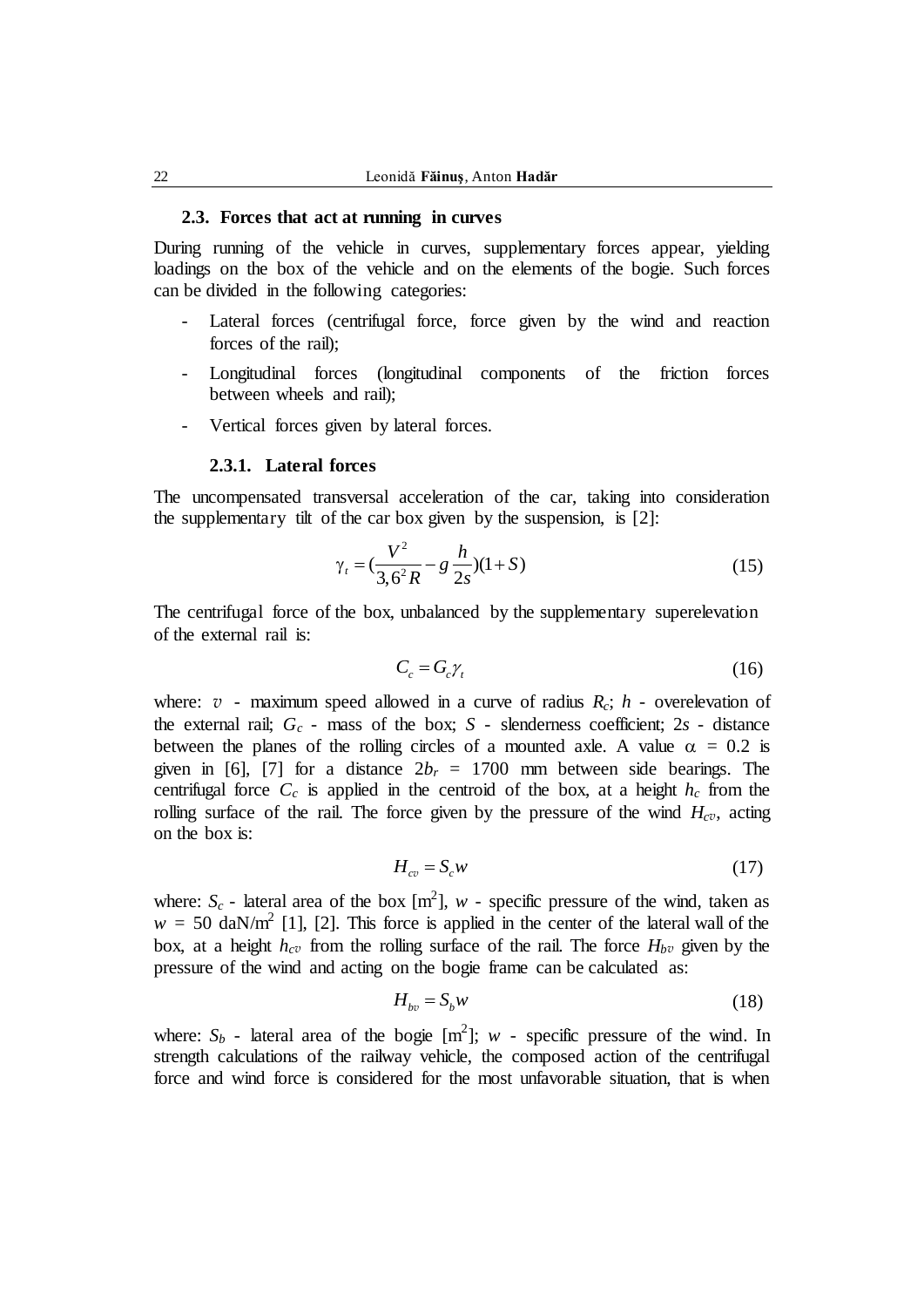wind blows perpendicular to the lateral surface of the vehicle. Depending on the connection system between the box of the car and the bogie, the forces  $C_{1c} = C_c/2$  $\sin H_{1c} = H_{c}$ <sup> $\sigma$ </sup> taken by a bogie are transmitted to it through the central support and the lateral side bearings (Fig. 4.a). The lateral forces  $H_{1b} = C_{1c} + H_{1c}$  are transmitted to the bogie from the box, acting at a height  $h_r$  from the rolling surface of the rail (Fig. 4.c). The forces  $C_c$  and  $H_{c}$ <sup>*v*</sup> create a turn-over couple of the box with respect to the longitudinal axis of the vehicle, loading thus the lateral side bearings on each bogie and unloading the center bowl with the vertical forces *ΔPcj* (Fig. 4.c). The lateral forces  $C_c$  and  $H_{c}$ *v*, acting on the box of the vehicle are equilibrated by the lateral reaction force  $H_c = H_l$  from the elements that take the lateral load and by the vertical reactions  $\Delta R_{ci} = -\Delta R_{ci}$  (Fig. 4.b). The lateral forces  $(H_{1b}, C_{sb}, H_{bv})$  acting on the bogie are transmitted to the axles through the guideways and axle boxes. The forces  $H_{1b}$ ,  $C_{sb}$ ,  $H_{bv}$  and  $\Delta P_{bi}$  yield a turn-over couple of the bogie with respect to the longitudinal axis of the bogie which loads the suspension springs on each axle neck on the external part of the bogie and unload those from the interior of the curve with the forces  $P_{ij}$ .



a. Lateral forces acting on a car b. Forces acting on the box



c. Forces acting on the bogie

**Fig. 4.** Forces acting on a car.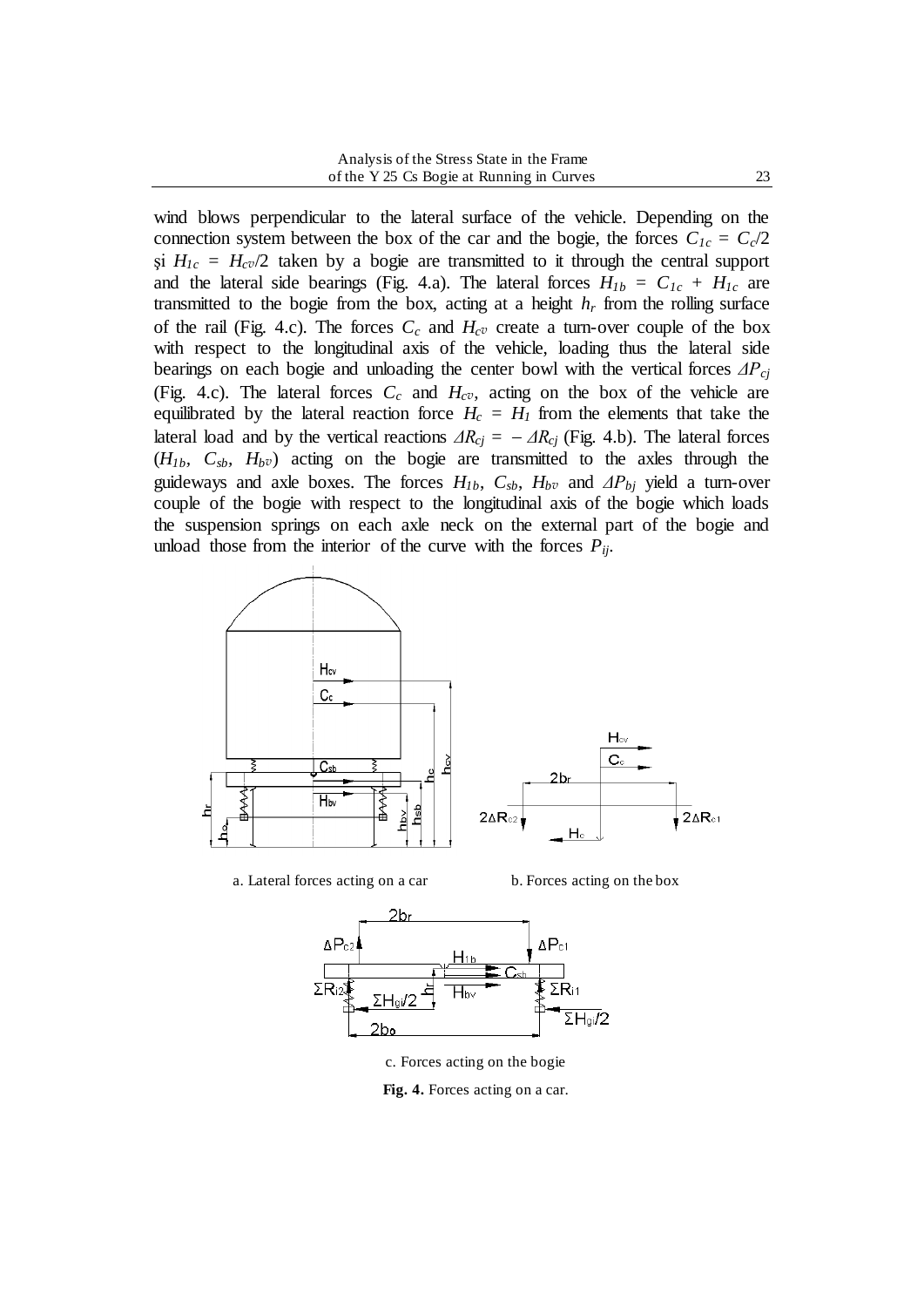Forces acting on the bogie (Fig. 4.c) are equilibrated by:

- The lateral reactions from the guideways of the axle boxes:

$$
H_{gi} = -H_i \tag{18}
$$

- The vertical reaction forces in the points of support of the bogie frame on the suspension of the axle

$$
R_{ij} = -P_{ij} \tag{19}
$$

- The longitudinal reaction forces *Rhij*.

### **2.3.2. Vertical forces acting on the bogies with spherical center bowl**

During running in curves, due to the fact that the centroid of the vehicle is located at a greater height that the one of the lateral supports, the turn-over couples of the box and bogie lead to a redistribution of the vertical loads on the lateral supports of the box and on the springs of the suspension at the axle (the springs being located on the two sides of the bogies).

The lateral forces yielded by the centrifugal force  $C_c$  and the force  $H_{c}$ <sup>*v*</sup> given by the wind pressure are taken by the center bowls of the two bogies (Fig. 5.a); the turn-over couple of the box is:

$$
M_{cx} = C_c (h_c - h_s) + H_{cv} (h_{cv} - h_r)
$$
 (20)

This couple loads the bogies through the lateral supports (lateral side bearings) from the exterior of the curve and unloads the two center bowls.



**Fig. 5.** Lateral forces and vertical reactions for a car with spherical center bowls.

a. Lateral forces acting on a car. b. Forces acting on the box.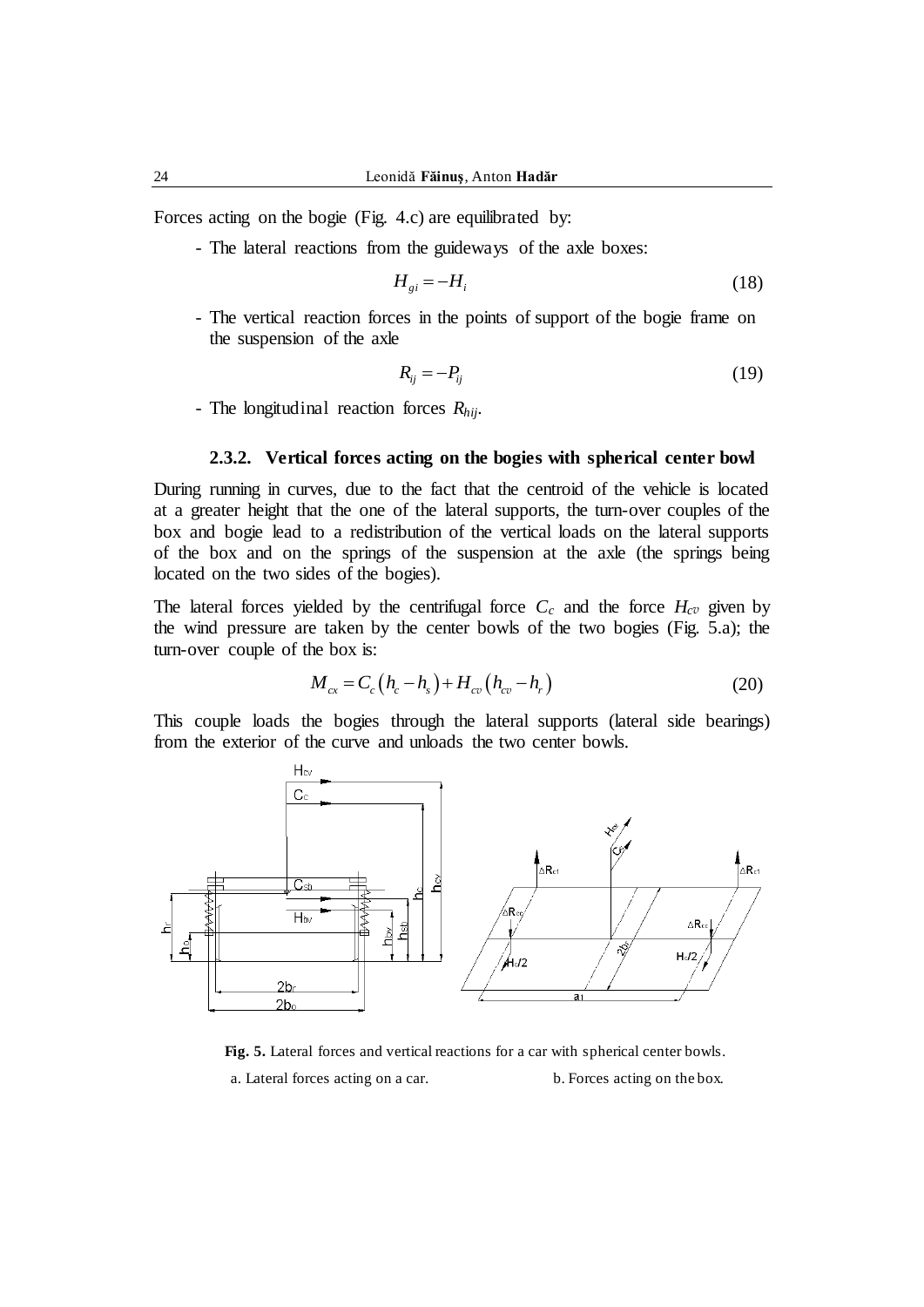From the condition of equilibrium, one can find the reaction force *ΔPc1* from the lateral support of a bogie and the reaction force *ΔRcc* from a center bowl (Fig. 5.b):

$$
\Delta R_{c1} = -\frac{M_{cx}}{2b_r} \text{ si } \Delta R_{cc} = \frac{M_{cx}}{2b_r}
$$
 (21)

The sign (-) shows that the force  $\Delta R_{c1}$  acts upwards. The vertical force  $\Delta P_{c1}$  that loads the lateral support of a bogie is  $\Delta P_{c1} = -\Delta R_{c1}$ , and the vertical force  $\Delta P_{cc}$ that unloads the center bowl is  $\Delta P_{cc} = -\Delta R_{cc}$  (Fig. 5.b).

#### **3. Analysis of the stress state in the Y25Cs bogie frame at running in curves**

The following section is dedicated to the numerical analysis of the stress state in an Eacs car, equipped with Y25Cs bogies, and which runs in a curve with radius of 500 m. The maximum speed of the car is 100 km/h. In order to have a null noncompensated acceleration, one can calculate the value of the ideal

superelevation using equation (4):  
\n
$$
h_{id} = \frac{v^2 s}{gR} = \frac{11.8 V^2}{R} = \frac{11.8 \cdot 100^2}{500} = 232 \text{ mm}
$$
\n(22)

Since the maximum value of the superelevation is limited to 150 mm [2], [4], one can establish the equilibrium (nominal) speed for which the uncompensated acceleration is zero, using relationship (1.2):  $V = \sqrt{\frac{hR}{11.8}} = 79.7 \text{ km/h}$  $V = \sqrt{\frac{hR}{11.8}} = 79.7 \text{ km/h}$ . When the car runs with a speed greater than 79.7 km/h, a lack of superelevation appears and for a speed lower than 79.7 km/h an excess of superelevation occurs.

| Speed<br>[km/h] | Turn-over<br>couple<br>$M_{cx}$ [N·mm] | Force on<br>the glider<br>$\Delta P_{c1}$ | Force on<br>the center<br>bowl<br>$P_{zc}$ | Pressure on<br>the glider<br>$p_{\Delta P c1}$ [N/mm <sup>2</sup> ] | Pressure on<br>the center<br>bowl<br>$p_{Pzc}[N/mm^2]$ |
|-----------------|----------------------------------------|-------------------------------------------|--------------------------------------------|---------------------------------------------------------------------|--------------------------------------------------------|
| 15              | -72897554                              | $-85762$                                  | 403647                                     | 4.04                                                                | 3.18                                                   |
| 30              | $-66883991$                            | -78687                                    | 410722                                     | 4.11                                                                | 2.91                                                   |
| 45              | -56861385                              | $-66896$                                  | 422513                                     | 4.22                                                                | 2.48                                                   |
| 60              | -42829737                              | $-50388$                                  | 439021                                     | 4.39                                                                | 1.87                                                   |
| 75              | $-24789046$                            | $-29164$                                  | 460245                                     | 4.60                                                                | 1.08                                                   |
| 79.7            | 18268677                               | 21493                                     | 467916                                     | $\Omega$                                                            | 4.89                                                   |
| 90              | 33798166                               | 39763                                     | 449646                                     | 4.50                                                                | 1.47                                                   |
| 100             | 50725234                               | 59677                                     | 429732                                     | 4.30                                                                | 2.21                                                   |

**Table 1.** Forces and pressures acting on the side bearings and center bowl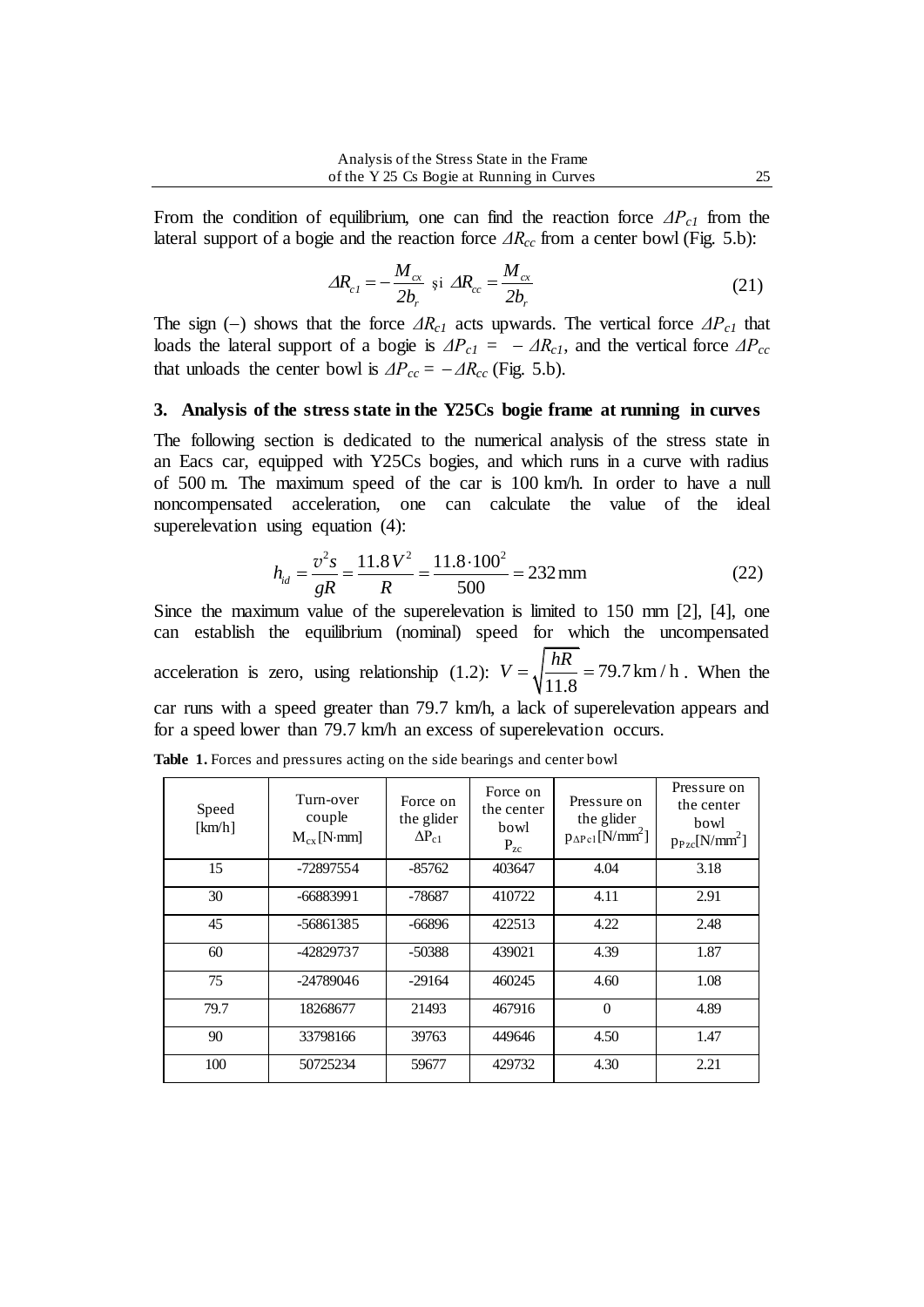The analysis of the stress state is done for the most unfavorable situation, when the dynamic effect of the jump movement appears on the bogie, the centrifugal force acts and the force of the wind acts in the same sense in which the box of the car inclines. In the following analysis, the longitudinal forces, the quasistatic rolling effect given by the inclination of the box suspended on springs and the effect of torsion of the rail were not taken into account. The maximum vertical load acting on the bogie is:

$$
P_z = 1.3 \frac{\text{Gc}}{2} g = 489409 N
$$

Using equations (8), (16), (17) and (21), one can calculate the forces  $\Delta P_{c1}$ . These forces will be applied as pressures both on the glider and on the center bowl. The support area of the glider is  $S_g = 27000$  mm<sup>2</sup>, and the support area of the center bowl is  $S_c = 100023$  mm<sup>2</sup>. The values of the forces and pressures acting on the glider and center bowl are given in Table 1. The sign minus from the turn-over couple and from the force acting on the glider shows that the resultant of the uncompensated acceleration is oriented towards the center of the curve.

### **3.1. The finite element model**

From the structural point of view, the bogie frame is made of: lateral stringers, center bowl beam, brake linkage stringers, assembled through welding. The bogie frame is made of beam, plate and 3D elements. The finite element code Ansys 10.0. was used to model the bogie frame with shell elements, in a Cartesian coordinate system [3], [5]. The origin of the system was chosen in the center of the center bowl.



**Fig. 6.** The finite element model for the frame of the Y 25 Cs bogie.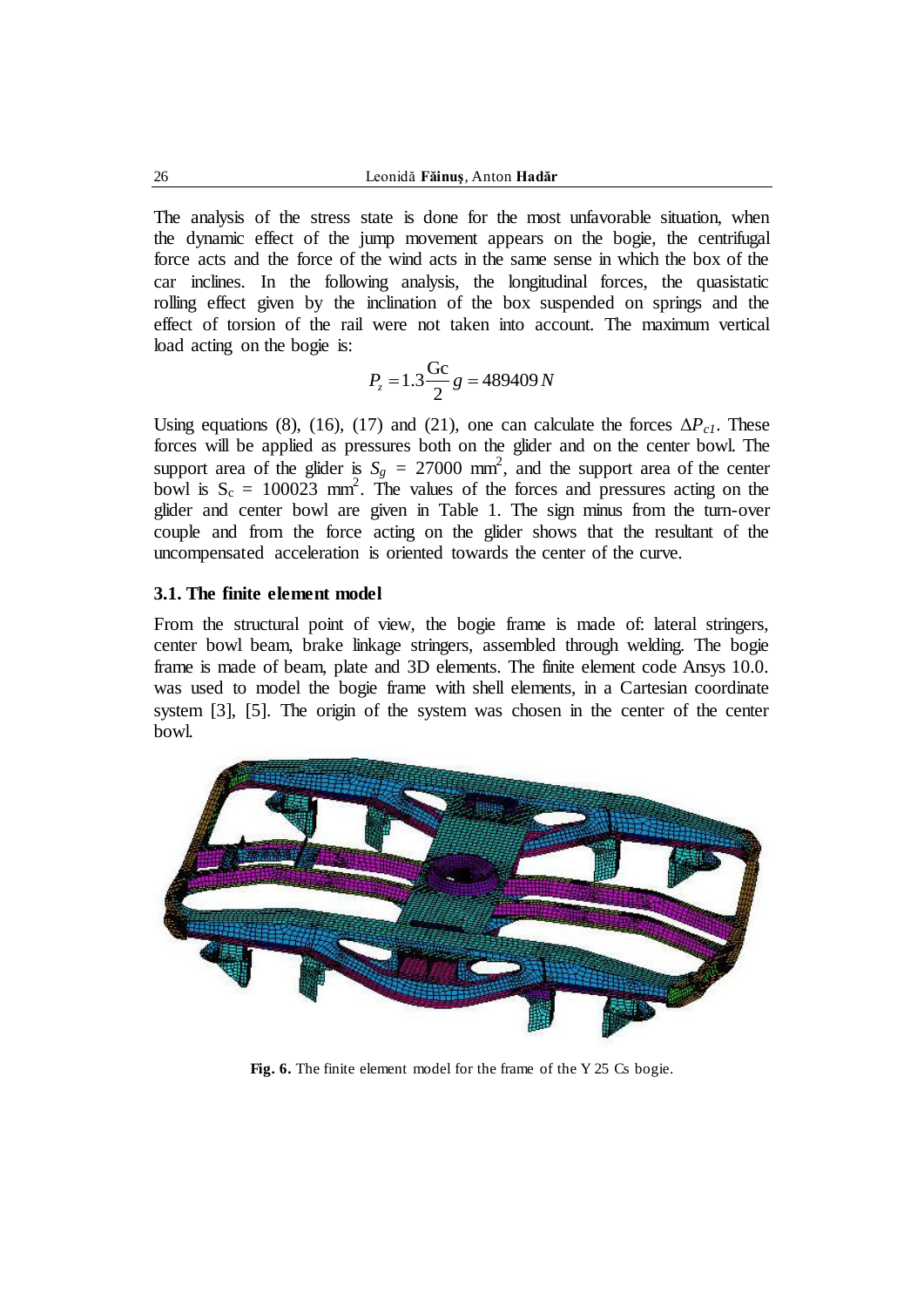The frame of the bogie is made of steel, having the following elastic constants: Young's modulus  $E = 208000 \text{ N/mm}^2$  and Poison's ratio  $v = 0.3$ . The finite element Shell 63 was chosen to mesh the structure with an imposed element side of 20 mm. The finite element model, having 23428 nodes and 23251 elements, is shown in Figure 6.

### **3.2. Forces and reactions**

The finite element simulation, the values of the loads and the constraints were applied using the rules from [6], [7]. The load applied on the bogie frame was inserted as a pressure, distributed on the corresponding support surfaces.

### **3.3. Numerical results**

The frame was subjected to successive loads corresponding to different cruising speeds and presented in Table 1. The wind was considered to act towards the center of the curve for speeds between 15 km/h and 79.7 km/h and towards the exterior of the curve for speeds greater than 79.7 km/h. In Figure 7, the distribution of the von Mises equivalent stress is shown for a speed of 15 km/h. One can see that, in this case, the stress has a maximum value in the lateral stringer of the bogie.



**Fig. 7.** The distribution of the von Mises stress for a speed of 15 km/h.

**Fig. 8.** The distribution of the von Mises stress in the area of the glider for a speed of 15 km/h.





Fig. 9. Variation of the von Mises stress in the bogie as a function of the cruising speed.